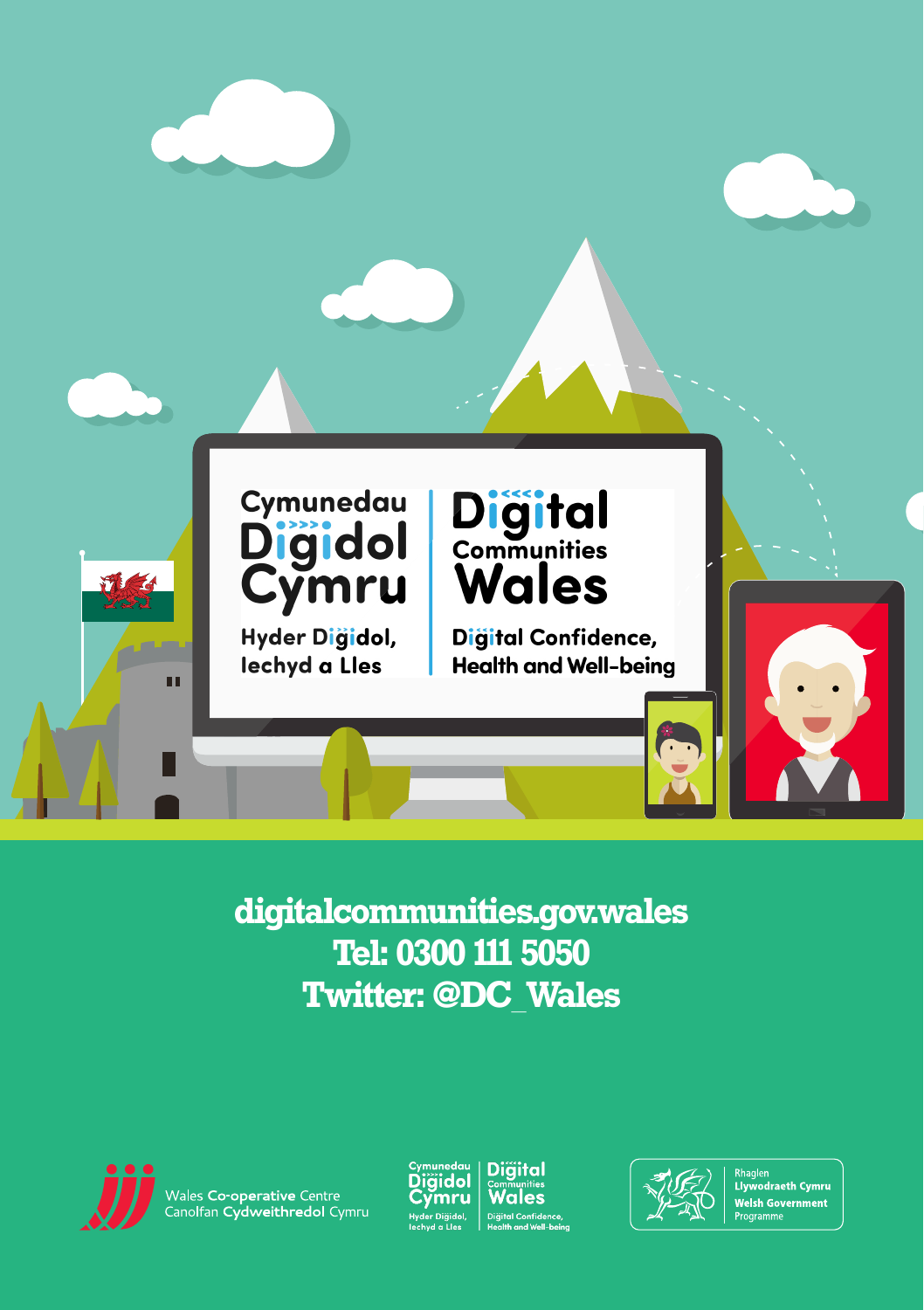## **Did you know? 11%\* of People are not online**



**They're missing out on opportunities to save money, find work, keep in touch with family, learn new skills and access important services.**

**\*National Survey for Wales 2018/2019**

**Digital Communities Wales helps organisations that are working with digitally excluded people by...**



**Training staff so they can confidently show people how to use technology**



**Support to develop new activities which embed digital inclusion**



**Recruit digital volunteers to help even more people get online**



 **Building links between organisations to share ideas and co-ordinate activities**



**Advice on using technology to improve health and well-being**



**Helping develop strategies and policies for digital inclusion**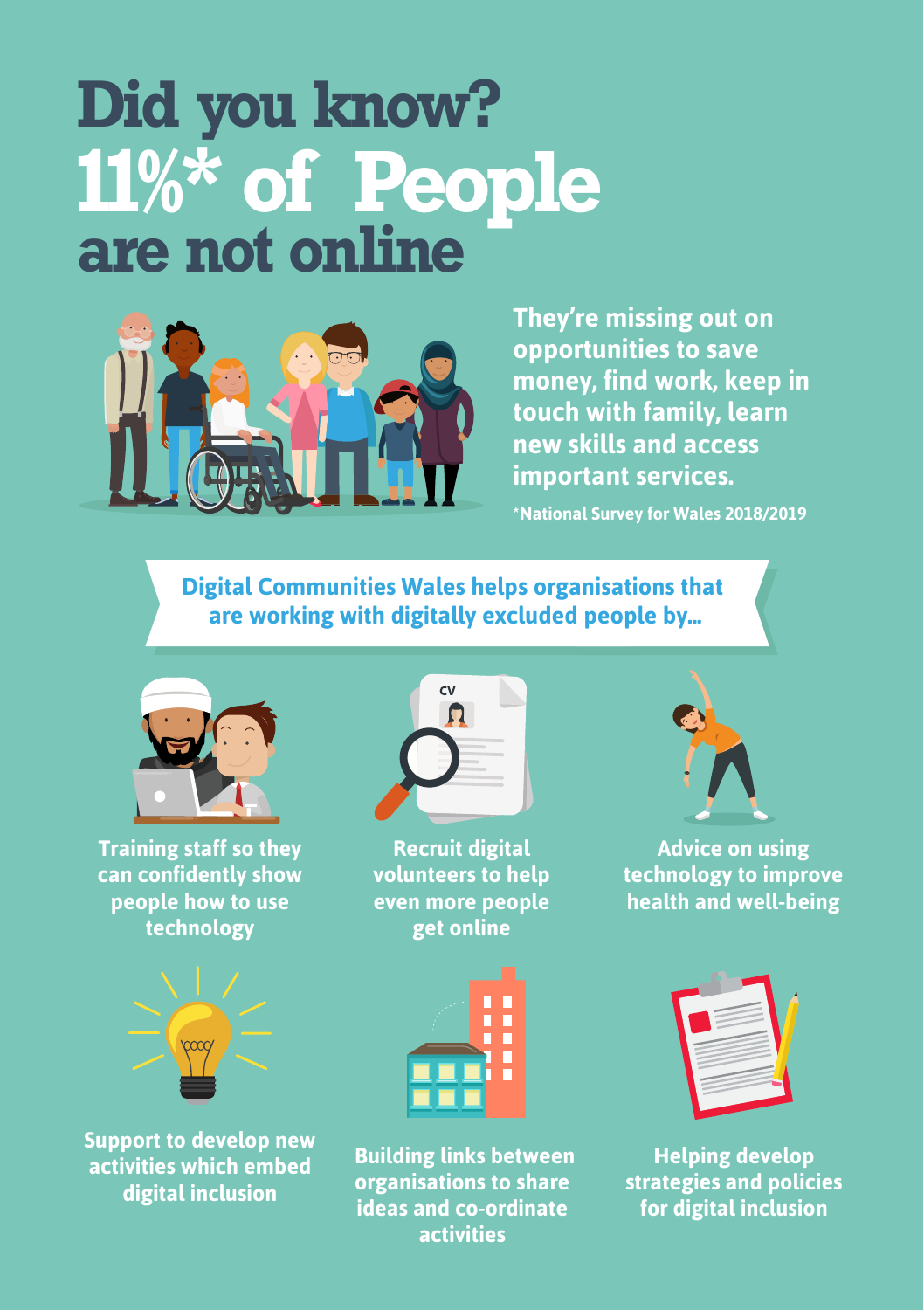